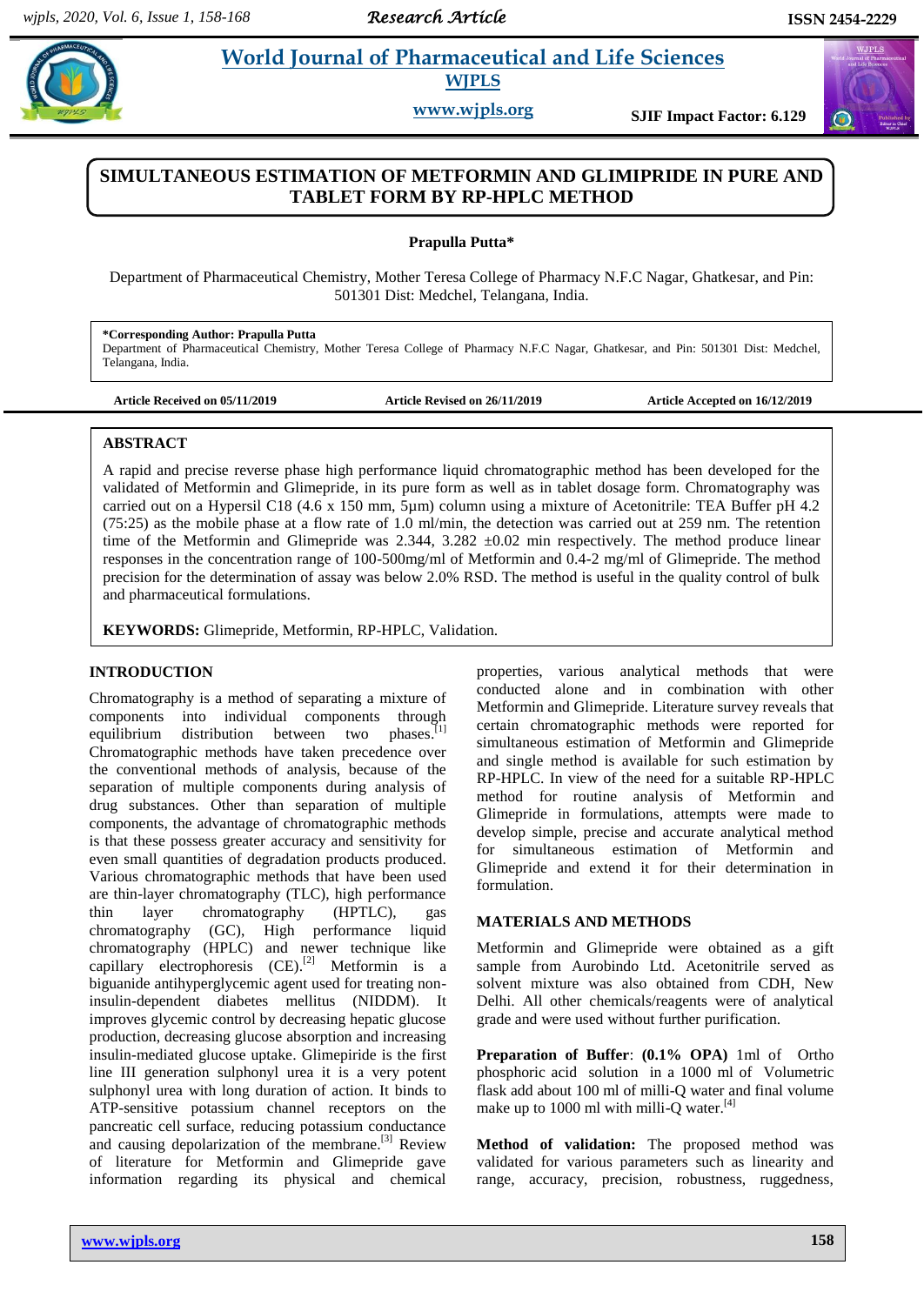sensitivity and specificity according to ICH Q2 (R1) guideline and USP guidelines.<sup>[5]</sup>

**Method of Linearity and range:** The linearity of an analytical procedure is its ability (within a given range) to obtain test result which are directly proportional to the concentration of an analyte in the sample. The range of an analytical procedure is the interval between the upper and lower concentration of an analyte in the sample for which it has been demonstrated that the analytical procedure has a suitable level of precision, accuracy and linearity. The linearity of the analytical method was demonstrated over the concentration range investigated by triplicate analysis  $(n = 3)$  at a concentration range of 2-20 μg/ml. The absorbance obtained at respective concentration was recorded, and the graph is plotted as concentration (μg/ml) versus absorbance. The linear regression equation and the coefficient correlation were obtained from the UV probe software.<sup>[6]</sup>

**Method of Accuracy:** The accuracy of an analytical procedure expresses the closeness of agreement between the value which is accepted either as a conventional true value or an accepted reference value and the value found. This is sometimes termed trueness. The accuracy of proposed method was determined on the basis of recovery study. Recovery study was carried out by spiking standard working solution to sample solution (formulation) at three different levels 50%, 100% and 150%. The percentage recovery was calculated as mean  $\pm$  standard deviation.<sup>[7]</sup>

**Method of Precision:** The precision of an analytical procedure expresses the closeness of agreement (degree of scatter) between a series of measurements obtained from multiple sampling of the homogeneous sample under the prescribed conditions. The precision of the method was demonstrated by intra-day and inter-day variation studies. In the intra-day precision study, three different solutions of same concentration were prepared and analysed in the same day (morning, noon and evening), whereas in the inter-day precision study, the solutions of same concentration were prepared and analysed, for three consecutive days, and the absorbance were recorded. The result was indicated by calculating percentage RSD.<sup>[8]</sup>

**Method of Robustness:** The robustness of an analytical procedure is a measure of its capacity remains unaffected by small, but deliberate variations in method parameters and provides an indication of its reliability during normal usage. [9]

**Method of Ruggedness:** The ruggedness is a degree of reproducibility of test result under verification of condition like a different analyst, different instruments and different days.<sup>[10]</sup>

#### **Assay Procedure**

Column is equilibrated for 30 min with mobile phase. 20 µl of diluent as blank was injected into the system and recorded the chromatogram for a run time of 30 min. 20 µl of standard preparation-1 was injected into the system and recorded the chromatogram for a run time of 30 min. 20 µl of standard preparation-2 was injected into the system and recorded the chromatogram for a run time of 30 min. Test is valid only when the match factor is in between 0.98 to 1.02. 20 µl of standard preparation-2 into the system was separately injected for four times and recorded each chromatogram for a run time of 30 min. Test is valid only when the five standard preparation-2 injections pass the system suitability.<sup>[11]</sup>

#### **RESULTS AND DISCUSSIONS**

#### **Optimized Chromatogram (Standard)**

|  | Mobile phase : Acetonitrile: TEA Buffer pH 4.2 (75:25) |  |  |  |  |
|--|--------------------------------------------------------|--|--|--|--|
|--|--------------------------------------------------------|--|--|--|--|

| Column                       | : Hypersil C18 $(4.6 \times 150$ mm, 5.0 µm) |
|------------------------------|----------------------------------------------|
| Flow rate                    | $: 1 \text{ ml/min}$                         |
| Wavelength                   | $: 259 \text{ nm}$                           |
| Column temp : $40^{\circ}$ C |                                              |
| Injection Volume: 10 µl      |                                              |
| Run time                     | $: 5$ minutes                                |
|                              |                                              |



**Figure 1: Optimized Chromatogram (Standard).**

| Sl. No | Peak name  | $\mathbf{R}_{t}$ | Area    | <b>Height</b> | <b>USP Resolution</b> |   | USP Tailing   USP plate count |
|--------|------------|------------------|---------|---------------|-----------------------|---|-------------------------------|
|        | Metformin  | 2.344            | 1128848 | 247861        |                       |   | 4558                          |
|        | Glimepride | 3.282            | 14391   | 19413         | 6.0                   | . | 6031                          |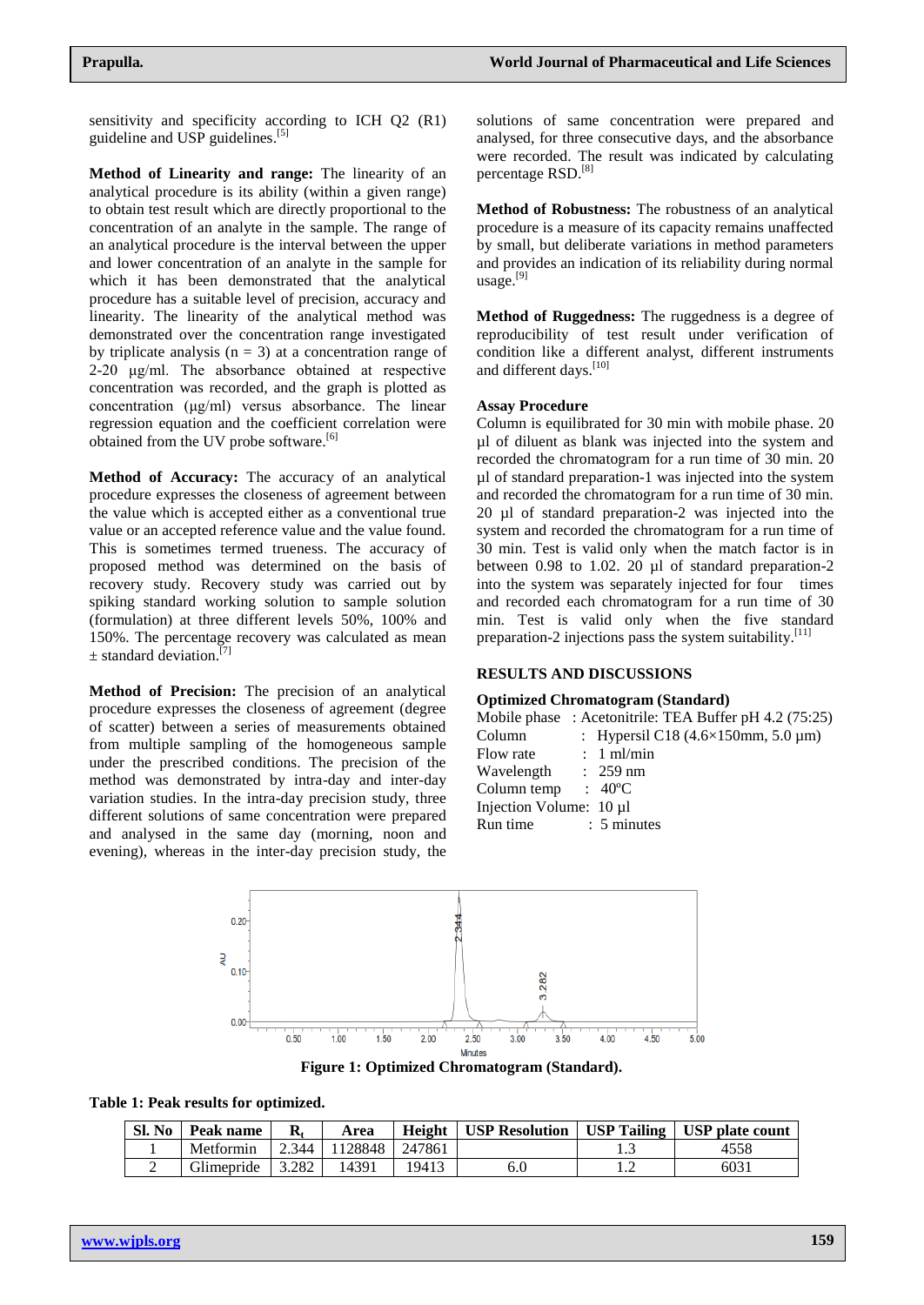Column : Hypersil C18  $(4.6 \times 150$ mm, 5.0 µm)

Flow rate : 1 ml/min Wavelength : 259 nm Column temp : 40ºC Injection Volume: 10 µl Run time : 5 minutes

**Observation:** From the above chromatogram it was observed that the Metformin and Glimepride peaks are well separated and they shows proper retention time, resolution, peak tail and plate count. So it's optimized trial.

## **Optimized Chromatogram (Sample)**

Mobile phase: Acetonitrile: TEA Buffer pH 4.2 (75:25)



#### **Table 2: Optimized Chromatogram (Sample).**

| Sl. No | Peak name  |       | Area    | Height | <b>USP Resolution</b> |   | USP Tailing   USP plate count |
|--------|------------|-------|---------|--------|-----------------------|---|-------------------------------|
|        | Metformin  | 2.344 | 1108849 | 247851 |                       |   | $465^{\circ}$                 |
| ∸      | Glimepride | 3.286 | 14093   | 19400  | 6.0                   | . | 6075                          |

**Acceptance criteria:** Resolution between two drugs must be not less than 2

- Tailing factor must be not less than 1.2 and not more than 1.3.
- Theoretical plates must be not less than 2000

#### **Validation Blank**

 $0.50$  $0.40$  $0.30$ ₹  $0.20$  $0.10$  $0.00$  $2.00$  $5.00$  $6.00$  $\frac{1}{4}$  be  $3.00$  $4.\overline{00}$ Minutes



#### **System suitability**



**Figure 4: Chromatogram showing injection -1.**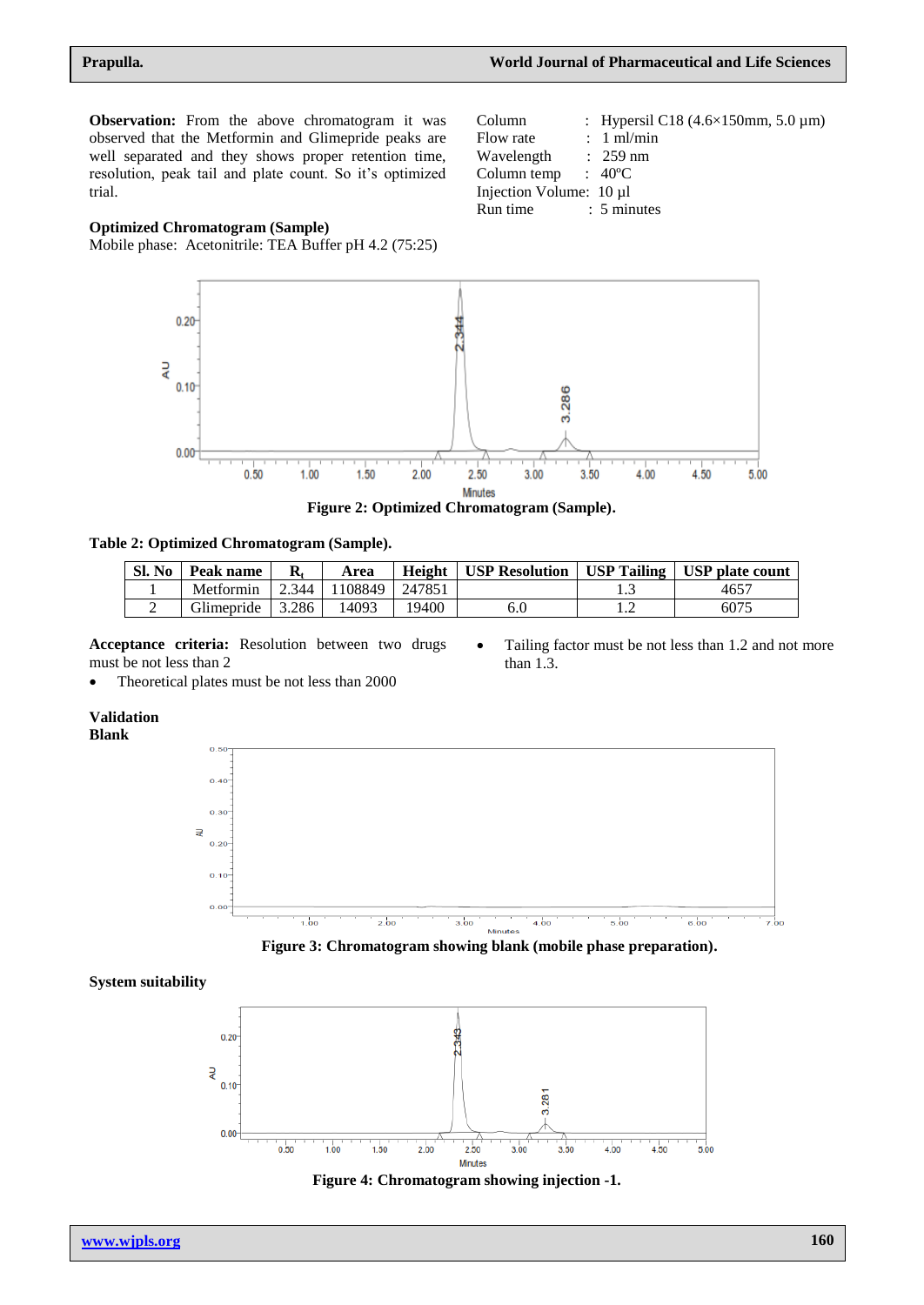

**Table 3: Results of system suitability for Metformin.**

| Sl. No.  | <b>Name</b> | $Rt$  | Area     | Height | <b>USP</b> plate count | <b>USP Tailing</b> |
|----------|-------------|-------|----------|--------|------------------------|--------------------|
|          | Metformin   | 2.343 | 1102519  | 248455 | 4506                   | 1.3                |
| 2        | Metformin   | 2.343 | 1102945  | 249526 | 4674                   | 1.2                |
| 3        | Metformin   | 2.342 | 1103237  | 250012 | 4298                   | 1.2                |
| 4        | Metformin   | 2.344 | 1104076  | 246695 | 4032                   | 1.0                |
| 5        | Metformin   | 2.342 | 1109958  | 248699 | 4812                   | 1.3                |
| Mean     |             |       | 1104547  |        |                        |                    |
| Std. Dev |             |       | 3077.988 |        |                        |                    |
| % RSD    |             |       | 0.27     |        |                        |                    |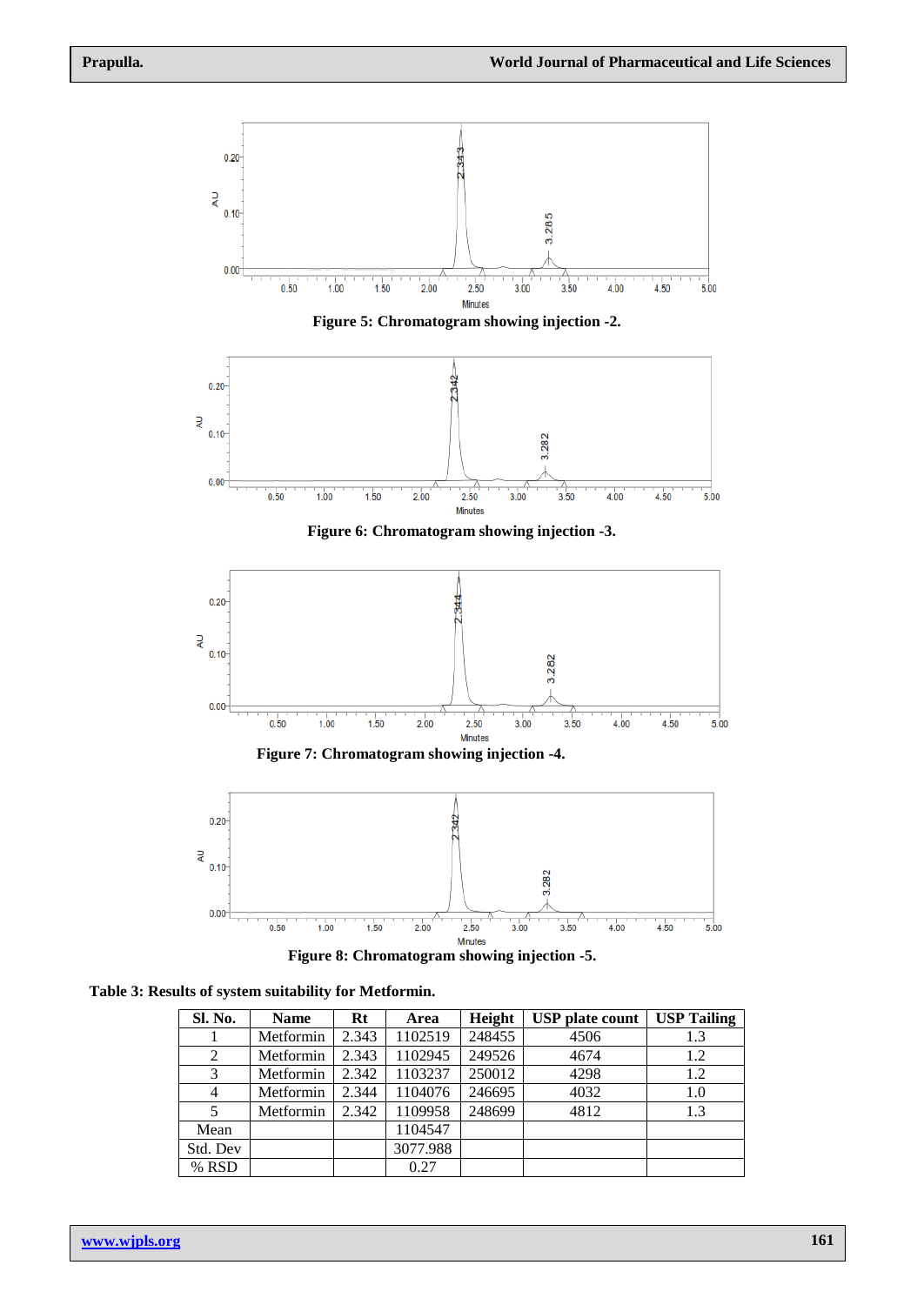**Acceptance criteria:** % RSD of five different sample solutions should not more than 2.

The % RSD obtained is within the limit, hence the method is suitable.

| Sl. No.        | <b>Name</b> | Rt    | Area     | Height | <b>USP</b> plate count | <b>USP Tailing</b> |
|----------------|-------------|-------|----------|--------|------------------------|--------------------|
|                | Glimepride  | 3.281 | 14450    | 19573  | 6387.9                 | 1.2                |
| 2              | Glimepride  | 3.285 | 14699    | 19280  | 6152.4                 | 1.2                |
| 3              | Glimepride  | 3.282 | 14301    | 19530  | 6280.3                 | 1.2                |
| $\overline{4}$ | Glimepride  | 3.282 | 14296    | 19623  | 6325.7                 | 1.2                |
| 5              | Glimepride  | 3.282 | 14079    | 19489  | 6178.5                 | 1.2                |
| Mean           |             |       | 14365    |        |                        |                    |
| Std. Dev       |             |       | 228.8198 |        |                        |                    |
| % RSD          |             |       | 1.59     |        |                        |                    |

#### **Table 4: Results of system suitability for Metformin.**

**Acceptance criteria:** % RSD for sample should be NMT 2. The % RSD for the standard solution is below 1, which is within the limits hence method is precise.

#### **Specificity**

The ICH documents define specificity as the ability to assess unequivocally the analyte in the presence of

#### **Assay (Standard)**

components that may be expected to be present, such as impurities, degradation products, and matrix components.

Analytical method was tested for specificity to measure accurately quantitate Metformin and Glimepride in drug product.







|  | Table 5: Peak results for assay standard. |  |  |
|--|-------------------------------------------|--|--|
|--|-------------------------------------------|--|--|

| Sl. No | Name       | D+<br>nι | Area   | <b>Height</b> | <b>USP Resolution</b> | <b>USP Tailing</b> | <b>USP</b> plate count | <b>Injection</b> |
|--------|------------|----------|--------|---------------|-----------------------|--------------------|------------------------|------------------|
|        | Metformin  | 2.344    | 108495 | 247282        |                       | ر                  | 4668.9                 |                  |
|        | Glimepride | 5.286    | 4336   | 19189         | J.U                   | .                  | 6089.7                 |                  |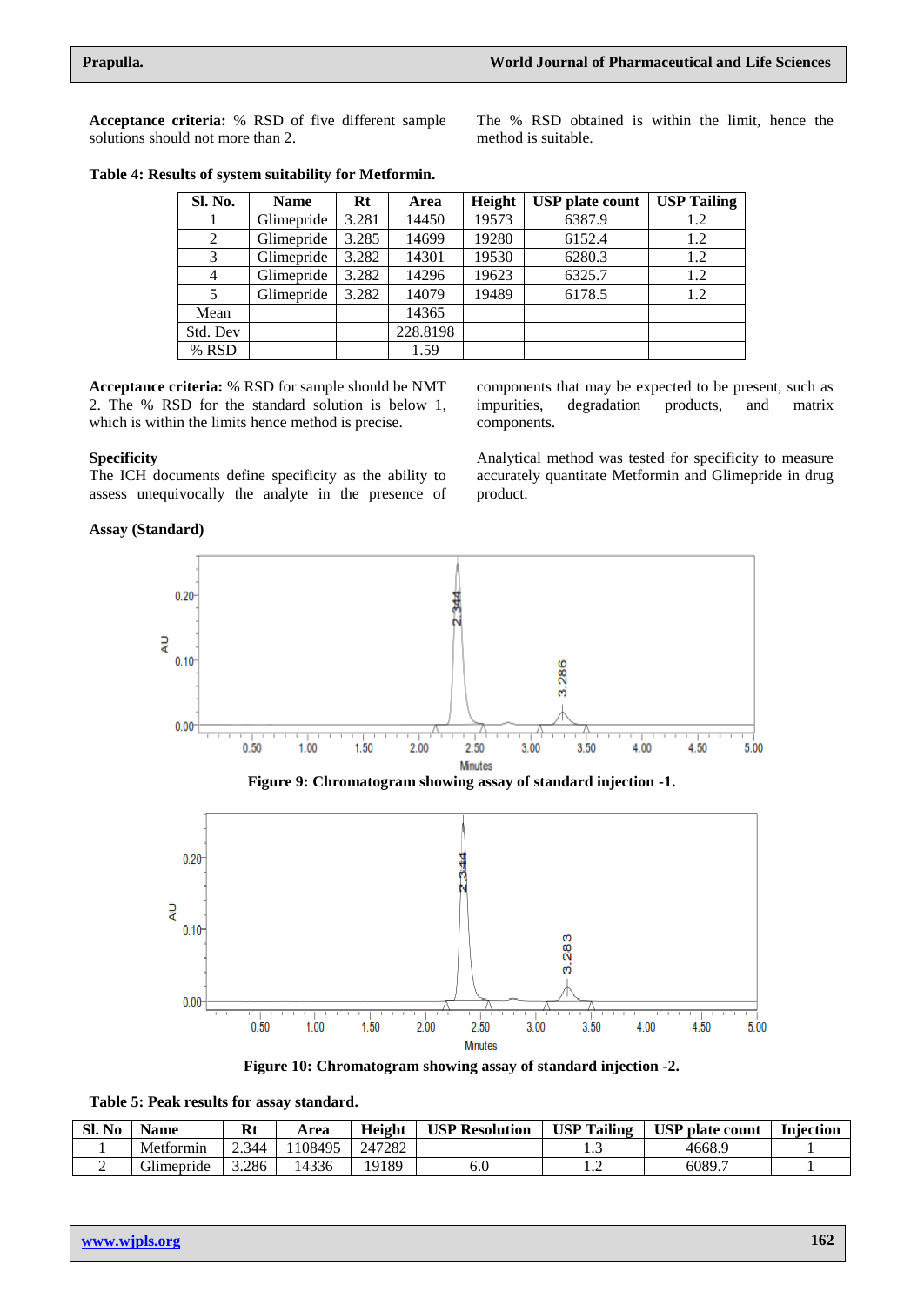| ັ | Metformin                    | 2.344 | 109481 | 247456 |     | ر | 4677.9 |  |
|---|------------------------------|-------|--------|--------|-----|---|--------|--|
|   | Glimepride                   | 3.283 | 4505   | 19187  | 0.U |   | 6098.1 |  |
| ◡ | Metformin                    | 2.344 | 17926  | 247578 |     | ر | 4657.4 |  |
|   | $\sim$ $\cdot$<br>Glimepride | 3.283 | 4903   | 19210  | 6.U |   | 6075.4 |  |

**Assay (Sample)**







**Figure 12: Chromatogram showing assay of sample injection-2.**





| Sl. No | <b>Name</b> | Rt    | Area    | Height | <b>USP Resolution</b> | <b>USP Tailing</b> | <b>USP</b> plate count | Injection |
|--------|-------------|-------|---------|--------|-----------------------|--------------------|------------------------|-----------|
|        | Metformin   | 2.344 | 1107139 | 246586 |                       | 1.3                | 4642.5                 |           |
|        | Glimepride  | 3.282 | 14452   | 19117  | 6.0                   | 1.2                | 6036.3                 |           |
|        | Metformin   | 2.342 | 1108903 | 248422 |                       | 1.3                | 4721.5                 |           |
| 4      | Glimepride  | 3.282 | 14632   | 19178  | 6.0                   | 1.2                | 6127.3                 |           |
|        | Metformin   | 2.342 | 1125993 | 248924 |                       | 1.3                | 4701.2                 |           |
| 6      | Glimepride  | 3.282 | 14697   | 19237  | 6.0                   | 1.3                | 6090.3                 |           |

**Table 6: Peak results for Assay sample.**

| $ASSAY$ (%) = |  |
|---------------|--|
|---------------|--|

| Sample area |                                                         | Weight of standard Dilution of sample Purity Weight of tablet |              |
|-------------|---------------------------------------------------------|---------------------------------------------------------------|--------------|
|             |                                                         |                                                               | $\times$ 100 |
|             | Standard area Dilution of standard Weight of sample 100 |                                                               | Label claim  |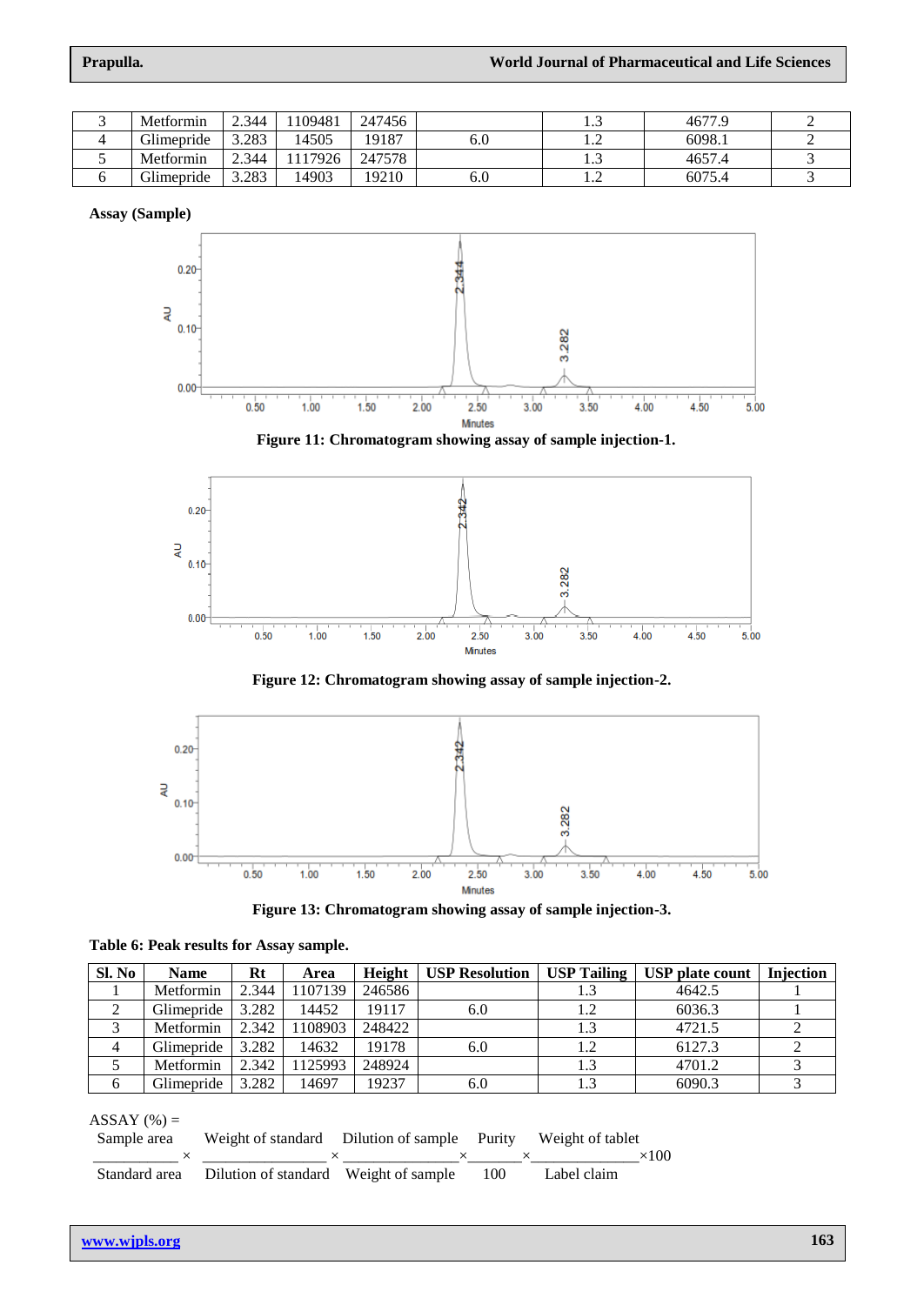$= 1114012/1111967 \times 10/300 \times 300/0.0124 \times 99.7/100 \times 0.6219/500 \times 100$ 

 $= 100.1%$ 

The % purity of Metformin and Glimepride in pharmaceutical dosage form was found to be 100.1 %.

**Linearity**



**Figure 14: Chromatogram for linearity concentration-100µg/ml of Metformin& 0.4 µg/ml of Glimepride.**



**Figure 15: chromatogram for linearity concentration-500µg/ml of Metformin& 2 µg/ml of Glimepride.**

| <b>Concentration Level</b> (%) | Concentration µg/ml | <b>Average Peak Area</b> |
|--------------------------------|---------------------|--------------------------|
| 33.3                           | 100                 | 408934                   |
| 66.6                           | 200                 | 836781                   |
| 100                            | 300                 | 1203873                  |
| 133.3                          | 400                 | 1563458                  |
| 166.6                          | 500                 | 1967084                  |

**Table 8: Chromatographic data for linearity study of Glimepride.**

| <b>Concentration Level</b> (%) | Concentration µg/ml | <b>Average Peak Area</b> |
|--------------------------------|---------------------|--------------------------|
| 33                             | 4.(                 | 45510                    |
|                                | 0.8                 | 84701                    |
| 100                            |                     | 124802                   |
| 33                             |                     | 162731                   |
| 66                             |                     | 209732                   |

#### **Precision**

The precision of an analytical procedure expresses the closeness of agreement (degree of scatter) between a series of measurements obtained from multiple sampling of the same homogeneous sample under the prescribed conditions.

#### **Repeatability**

Obtained Five (5) replicates of 100 % accuracy solution as per experimental conditions. Recorded the peak areas and calculated % RSD.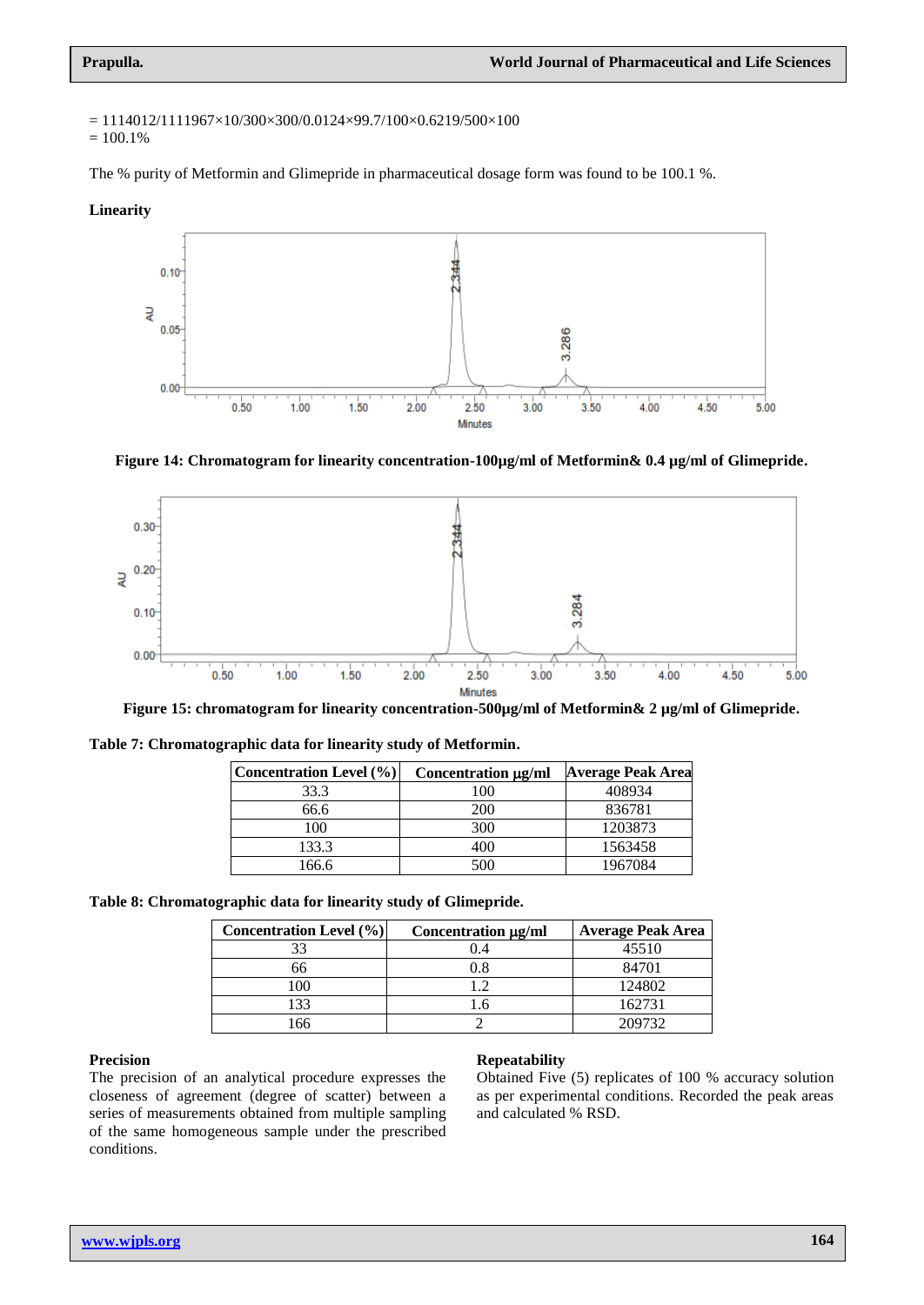| Sl. No         | <b>Name</b> | Rt    | Area     | Height | <b>USP</b> plate count | <b>USP Tailing</b> |
|----------------|-------------|-------|----------|--------|------------------------|--------------------|
|                | Metformin   | 2.345 | 1102729  | 248455 | 4755.2                 | 1.3                |
| 2              | Metformin   | 2.344 | 1102947  | 249526 | 4814.8                 | 1.3                |
| 3              | Metformin   | 2.343 | 1103236  | 250012 | 4822.2                 | 1.3                |
| $\overline{4}$ | Metformin   | 2.344 | 1103977  | 246695 | 4709.2                 | 1.3                |
| 5              | Metformin   | 2.345 | 1109759  | 248699 | 4704.8                 | 1.3                |
| Mean           |             |       | 1104530  |        |                        |                    |
| Std. Dev       |             |       | 2961.088 |        |                        |                    |
| % RSD          |             |       | 0.26     |        |                        |                    |

**Table 9: Results of repeatability for Metformin.**

**Acceptance criteria:** % RSD for sample should be NMT 2. The % RSD for the standard solution is below 1, which is within the limits hence method is precise.

**Table 10: Results of method precession for Glimepride.**

| Sl. No         | <b>Name</b> | Rt    | Area     | Height | <b>USP</b> plate count | <b>USP Tailing</b> |
|----------------|-------------|-------|----------|--------|------------------------|--------------------|
|                | Glimepride  | 3.287 | 14149    | 19573  | 6387.9                 | 1.2                |
| $\overline{2}$ | Glimepride  | 3.287 | 14066    | 19280  | 6152.4                 | 1.2                |
| 3              | Glimepride  | 3.288 | 14271    | 19530  | 6280.3                 | 1.2                |
| $\overline{4}$ | Glimepride  | 3.285 | 14291    | 19623  | 6325.7                 | 1.2                |
| 5              | Glimepride  | 3.288 | 14056    | 19489  | 6178.5                 | 1.2                |
| Mean           |             |       | 14166.6  |        |                        |                    |
| Std. Dev       |             |       | 110.7217 |        |                        |                    |
| % RSD          |             |       | 0.78     |        |                        |                    |

**Acceptance criteria:** % RSD for sample should be NMT

2. The % RSD for the standard solution is below 1, which is within the limits hence method is precise.

## **Intermediate precision**

## **Table 11: Results of Intermediate precision for Metformin.**

| S. no.   | <b>Name</b> | Rt    | Area     | Height | <b>USP</b> plate count | <b>USP Tailing</b> |
|----------|-------------|-------|----------|--------|------------------------|--------------------|
|          | Metformin   | 2.344 | 1100148  | 247140 | 4703.7                 | 1.3                |
| 2        | Metformin   | 2.343 | 1104520  | 245696 | 4645.7                 | 1.3                |
| 3        | Metformin   | 2.345 | 1105937  | 247870 | 4707.5                 | 1.3                |
| 4        | Metformin   | 2.344 | 1106476  | 246764 | 4639.2                 | 1.3                |
| 5        | Metformin   | 2.342 | 1108271  | 247280 | 4642.8                 | 1.3                |
| 6        | Metformin   | 2.343 | 1106582  | 247166 | 4631.4                 | 1.3                |
| Mean     |             |       | 1105322  |        |                        |                    |
| Std. Dev |             |       | 2807.405 |        |                        |                    |
| % RSD    |             |       | 0.25     |        |                        |                    |

**Acceptance criteria:** % RSD of five different sample solutions should not more than 2

|  |  |  |  | Table 12: Results of Intermediate precision for Glimepride. |  |  |  |
|--|--|--|--|-------------------------------------------------------------|--|--|--|
|--|--|--|--|-------------------------------------------------------------|--|--|--|

| Sl. No         | <b>Name</b> | Rt    | Height<br>Area |       | <b>USP</b> plate count | <b>USP Tailing</b> |
|----------------|-------------|-------|----------------|-------|------------------------|--------------------|
|                | Glimepride  | 3.281 | 14487          | 19115 | 6076.6                 | 1.2                |
| 2              | Glimepride  | 3.281 | 14626          | 19003 | 6040.0                 | 1.2                |
| 3              | Glimepride  | 3.283 | 14632          | 19073 | 6120.1                 | 1.2                |
| $\overline{4}$ | Glimepride  | 3.281 | 14702          | 19123 | 6114.0                 | 1.2                |
| 5              | Glimepride  | 3.278 | 14962          | 19165 | 6118.5                 | 1.2                |
| 6              | Glimepride  | 3.281 | 14972          | 19145 | 6130.3                 | 1.2                |
| Mean           |             |       | 14730.17       |       |                        |                    |
| Std. Dev       |             |       | 196.2859       |       |                        |                    |
| % RSD          |             |       | 1.33           |       |                        |                    |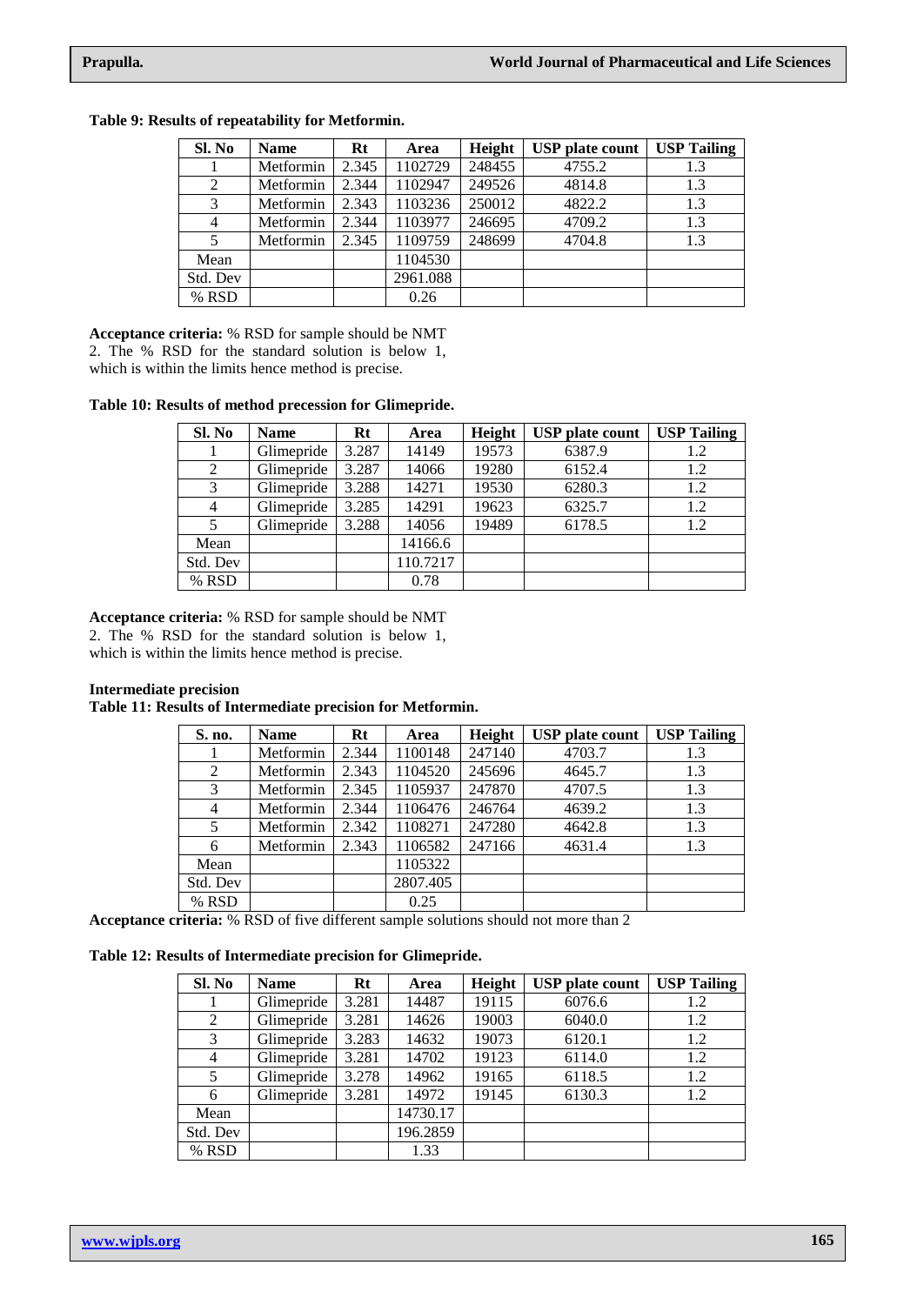**Acceptance criteria:** % RSD of five different sample solutions should not more than 2. The % RSD obtained is within the limit, hence the method is rugged.

| Sl. No.  | <b>Name</b> | Rt    | Area     | Height | <b>USP</b> plate count | <b>USP Tailing</b> |
|----------|-------------|-------|----------|--------|------------------------|--------------------|
|          | Metformin   | 2.343 | 113151   | 246170 | 4381.3                 | 1.2                |
| 2        | Metformin   | 2.343 | 113996   | 245695 | 4052.5                 | 1.2                |
| 3        | Metformin   | 2.342 | 114390   | 247869 | 4140.2                 | 1.2                |
| 4        | Metformin   | 2.344 | 115191   | 246763 | 4345.7                 | 1.2                |
| 5        | Metformin   | 2.343 | 114951   | 247279 | 4071.1                 | 1.2                |
| 6        | Metformin   | 2.344 | 113161   | 247165 | 4657.3                 | 1.2                |
| Mean     |             |       | 114140   |        |                        |                    |
| Std. Dev |             |       | 869.7264 |        |                        |                    |
| % RSD    |             |       | 0.76     |        |                        |                    |

**Table 13: Results of Intermediate precision Day 2 for Metformin.**

## **Acceptance criteria**

% RSD of five different sample solutions should not more than 2.

**Table 14: Results of Intermediate precision for Glimepride.**

| Sl. No.  | <b>Name</b> | $Rt$  | Area     | Height | <b>USP</b> plate count | <b>USP Tailing</b> |
|----------|-------------|-------|----------|--------|------------------------|--------------------|
|          | Glimepride  | 3.281 | 14041    | 19573  | 6381.9                 | 1.0                |
| 2        | Glimepride  | 3.285 | 14093    | 19280  | 6052.4                 | 1.1                |
| 3        | Glimepride  | 3.282 | 14198    | 19530  | 6140.3                 | 1.1                |
| 4        | Glimepride  | 3.286 | 14032    | 19623  | 6345.1                 | 1.1                |
| 5        | Glimepride  | 3.283 | 14098    | 19489  | 6071.0                 | 1.2                |
| 6        | Glimepride  | 3.287 | 14100    | 19573  | 6657.3                 | 1.0                |
| Mean     |             |       | 14093.67 |        |                        |                    |
| Std. Dev |             |       | 59.19685 |        |                        |                    |
| % RSD    |             |       | 0.42     |        |                        |                    |

**Acceptance criteria:** % RSD of five different sample solutions should not more than 2 The % RSD obtained is within the limit, hence the method is rugged.

#### **Accuracy**

Accuracy at different concentrations (50%, 100%, and 150%) was prepared and the % recovery was calculated.

#### **Accuracy 50 % Table 15: Results of Accuracy for concentration-50 %.**

| Sl. No | <b>Name</b> | Rt    | Area   | Height | <b>USP Resolution</b> | USP Tailing | USP plate count   Injection |  |
|--------|-------------|-------|--------|--------|-----------------------|-------------|-----------------------------|--|
|        | Metformin   | 2.344 | 599156 | 125163 |                       | 1.2         | 4691                        |  |
|        | Glimepride  | 3.284 | 7888   | 10063  | 6.0                   | 1.3         | 6047                        |  |
|        | Metformin   | 2.343 | 610507 | 124410 |                       | 1.2         | 4612                        |  |
|        | Glimepride  | 3.282 | 7800   | 10066  | 6.0                   | 1.3         | 6162                        |  |
|        | Metformin   | 2.343 | 610315 | 125429 |                       | 1.2         | 4592                        |  |
|        | Glimepride  | 3.284 | 7811   | 10018  | 6.0                   | 1.3         | 6081                        |  |

## **Accuracy 100 %:**

**Table 16: Results of Accuracy for concentration-100 %.**

| Sl. No | <b>Name</b> | $Rt$  | Area    | Height | <b>USP Resolution</b> |     | <b>USP Tailing   USP plate count</b> | <b>Injection</b> |
|--------|-------------|-------|---------|--------|-----------------------|-----|--------------------------------------|------------------|
|        | Metformin   | 2.344 | 1189848 | 246191 |                       | 1.2 | 4523                                 |                  |
|        | Glimepride  | 3.286 | 14026   | 19256  | 6.0                   | 1.3 | 6234                                 |                  |
|        | Metformin   | 2.343 | 1199077 | 246044 |                       | 1.2 | 4512                                 |                  |
|        | Glimepride  | 3.282 | 14041   | 19253  | 6.0                   | 1.3 | 6027                                 |                  |
|        | Metformin   | 2.343 | 1189849 | 247851 |                       | 1.2 | 4685                                 |                  |
|        | Glimepride  | 3.283 | 14003   | 19400  | 6.0                   | 1.3 | 6097                                 |                  |

## **Accuracy 150 %**

**Table 17: Results of Accuracy for concentration-150 %.**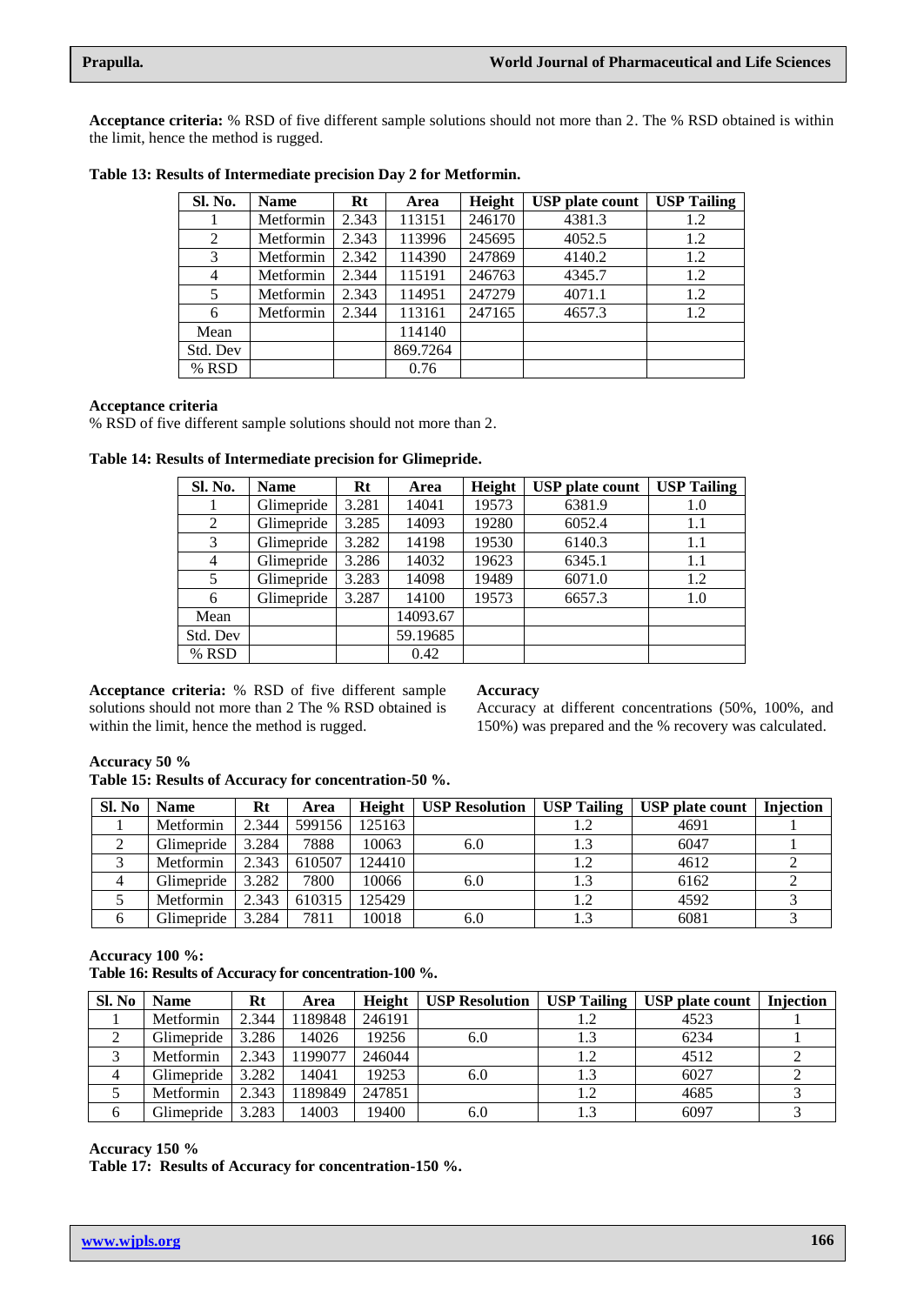| S. no.         | <b>Name</b>       | $Rt$  | Area    | Height |     |     | USP Resolution   USP Tailing   USP plate count   Injection |  |
|----------------|-------------------|-------|---------|--------|-----|-----|------------------------------------------------------------|--|
|                | Metformin         | 2.345 | 1712144 | 348534 |     |     | 4685                                                       |  |
|                | Glimepride        | 3.283 | 19950   | 27665  | 6.0 |     | 6094                                                       |  |
|                | Metformin         | 2.344 | 1756259 | 348167 |     | 1.2 | 4528                                                       |  |
| $\overline{4}$ | Glimepride        | 3.282 | 20992   | 27646  | 6.0 | 1.3 | 6035                                                       |  |
|                | Metformin         | 2.343 | 1855458 | 348256 |     | 1.2 | 4672                                                       |  |
| 6              | <b>Glimepride</b> | 3.282 | 19976   | 27779  | 6.0 | 1.3 | 6098                                                       |  |

**Table 18: Results of the accuracy results for Metformin.**

| $\frac{0}{0}$<br>Concentration | Area     |     | <b>Amount Added</b><br><b>Amount Found</b><br>(ppm)<br>'ppm) |       | <b>Mean</b><br>Recovery |
|--------------------------------|----------|-----|--------------------------------------------------------------|-------|-------------------------|
| 50%                            | 606659.3 | 50، | .50                                                          | 100   |                         |
| 100%                           | 1192925  | 300 | 300.3                                                        | 100.1 | 99.9%                   |
| 50%                            | 1774609  | 450 | 449.3                                                        | 99.8  |                         |

**Table 19: Results of the accuracy results for Glimepride.**

| $\frac{6}{9}$<br>Concentration | Area    | <b>Amount Added</b><br>(ppm) | <b>Amount Found</b><br>'ppm) | $\frac{0}{0}$<br><b>Recovery</b> | <b>Mean</b><br><b>Recovery</b> |
|--------------------------------|---------|------------------------------|------------------------------|----------------------------------|--------------------------------|
| 50%                            | 7833    | 0.6 <sub>1</sub>             | 0.59                         | 98.3                             |                                |
| 100%                           | 14023.3 |                              | . 19                         | 99.1                             | 99.1%                          |
| 50%                            | 20306   |                              | 1.8                          | 100                              |                                |

**Acceptance Criteria:** The percentage recovery was found to be within the limit (98-102%).

The results obtained for recovery at 50%, 100%, 150% are within the limits. Hence method is accurate.

## **Limit of Detection**

The detection limit of an individual analytical procedure is the lowest amount of analyte in a sample which can be detected but not necessarily quantitated as an exact value.  $LOD = 3.3 \times \sigma / s$ 

Where-  $\sigma$  = Standard deviation of the response, S = Slope of the calibration curve

## **RESULT**

**Metformin: =**3.3 × 20990.9/3904; =17.7µg/ml **Glimepride:** =3.3 × 2739.313/10288; =0.8µg/ml

## **Limit of Quantitation**

The quantitation limit of an individual analytical procedure is the lowest amount of analyte in a sample which can be quantitatively determined.

## **Table 20: Results for Robustness of Metformin.**

## **LOQ=10×σ/S**

Where-  $\sigma$  = Standard deviation of the response, S = Slope of the calibration curve

## **Result**

**Metformin: =10**×20990.9/3904; **=** 53.7µg/ml. **Glimepride:** =**10 ×** 2739.313/10288; **=** 2.6µg/ml.

## **Robustness**

The robustness was performed for the flow rate variations from 0.9 ml/min to 1.1ml/min and mobile phase ratio variation from more organic phase to less organic phase ratio for Metformin and Glimepride. The method is robust only in less flow condition and the method is robust even by change in the Mobile phase ±10%. The standard and samples of Metformin and Glimepride were injected by changing the conditions of chromatography. There was no significant change in the parameters like resolution, tailing factor, asymmetric factor, and plate count.

| <b>Parameter used for sample analysis</b> | Peak Area | <b>Retention Time</b> | <b>Theoretical plates</b> | <b>Tailing factor</b> |
|-------------------------------------------|-----------|-----------------------|---------------------------|-----------------------|
| Actual Flow rate of 1.0 mL/min            | 1128848   | 2.344                 | 4558                      |                       |
| Less Flow rate of $0.9$ mL/min            | 1569971   | 2.911                 | 7036.3                    |                       |
| More Flow rate of $1.1 \text{ mL/min}$    | 1114875   | 2.014                 | 4389                      |                       |
| Less organic phase                        | 1120197   | 2.361                 | 4508.4                    |                       |
| More organic phase                        | 1107845   | 2.038                 | 4417                      |                       |

**Acceptance criteria:** The tailing factor should be less than 2.0 and the number of theoretical plates (N) should be more than 2000.